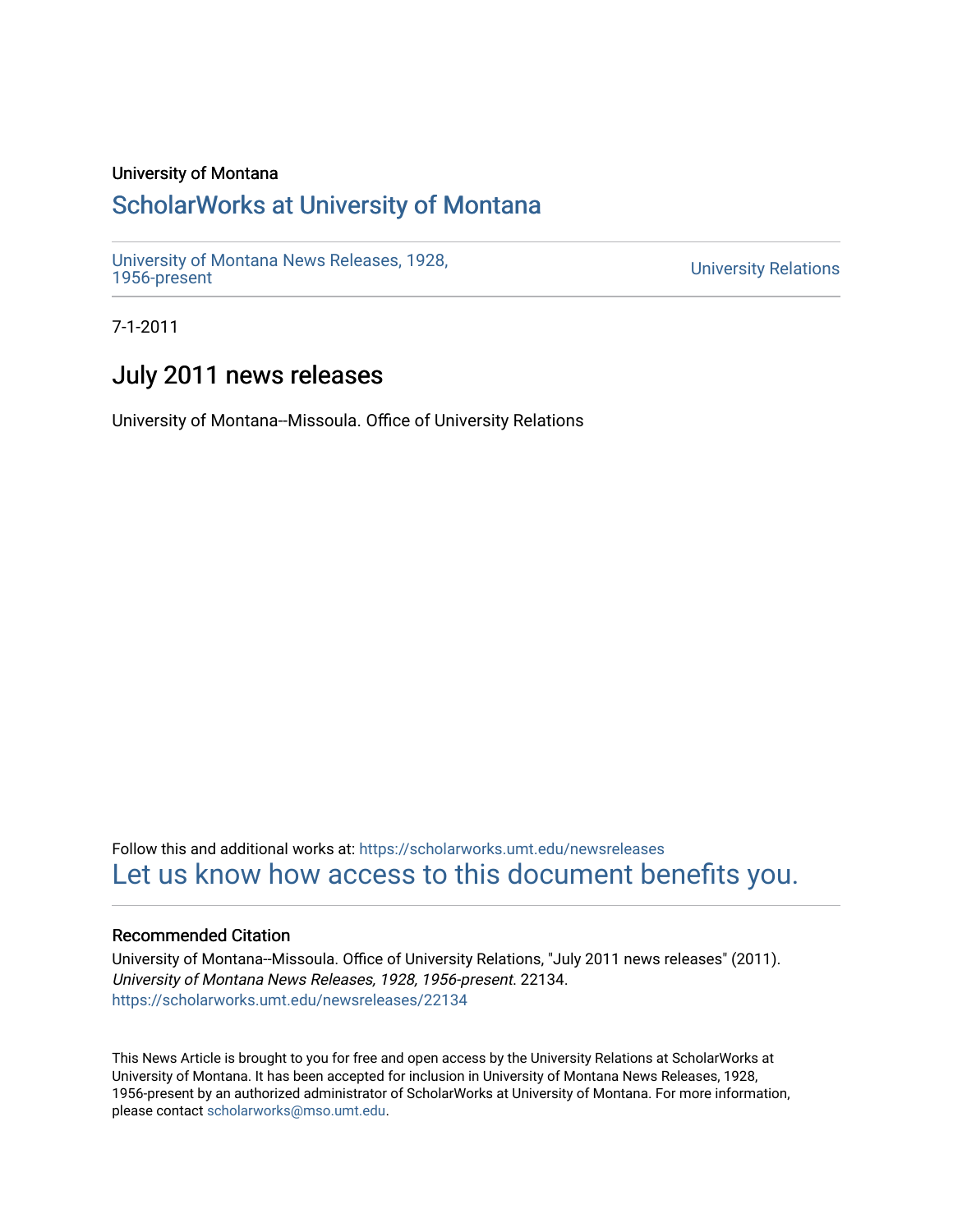

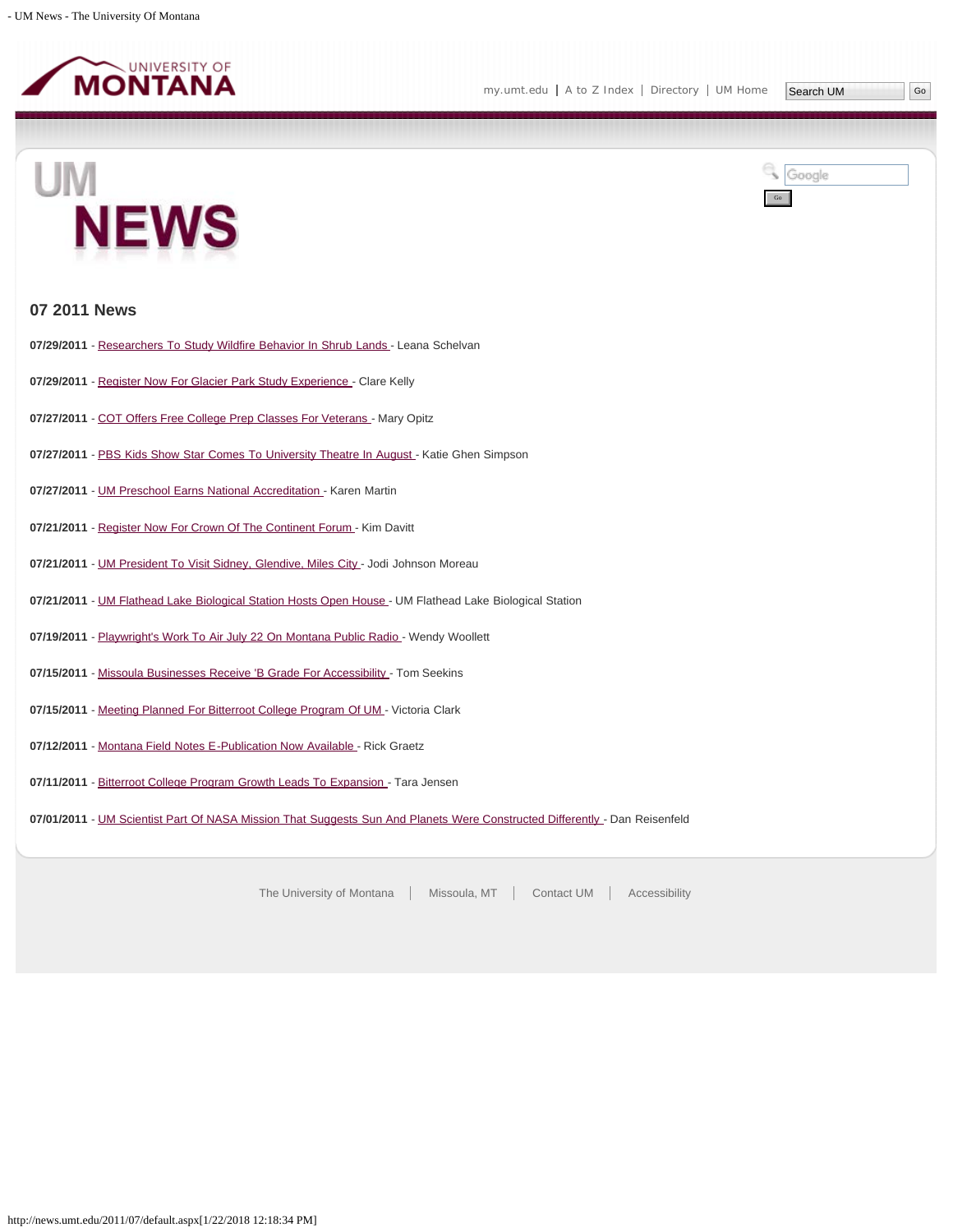<span id="page-2-0"></span>



July 29, 2011

#### **MISSOULA –**

Scientists from The University of Montana, Brigham Young University and the USDA Forest Service Pacific Southwest Research Station have received a \$450,000 grant from the Joint Fire Sciences Program to study linkages between fuels and fire behavior in shrub lands.

Principal investigator Carl Seielstad, a professor in UM's Department of Forest Management, will use laser scanners to build 3-D models of sagebrush and chamise shrub fuels.

"Relatively little scientific attention has been given to wildfire behavior in shrub lands of the interior West, even though they are some of most dynamic fuel beds in the region," Seielstad said. "Grasses and shrubs occupy about 75 percent of vegetated area in the western U.S., and these landscapes have experienced a seemingly large number of firefighting accidents."

Seielstad will work with Thomas Fletcher, a chemical engineer at BYU who is developing and testing fire models for shrub fuels in a state-of-the-art burn chamber. The team also will include David Weiss, a research forester from the Forest Service Fire Sciences Lab in Riverside, Calif., who has extensive experience in fire modeling of shrub fuels.

"The digital data taken from live vegetation is helping us build fire models that more successfully simulate how fire moves through shrub lands under a variety of conditions," Seielstad said.

Fire managers use information from fire models to make decisions about how to keep firefighters safe and to develop successful management strategies and fuels treatments. Fire dynamics are changing quickly in shrub lands because of invasions by exotic plants such as cheatgrass. By fundamentally understanding how fire moves through shrubs and grasses, it may be possible to anticipate these changes using fire models such as the ones developed in this study.

Seielstad is part of the National Center for Landscape Fire Analysis at UM, which links scientific and technological developments with wildland fire and land management. The Joint Fire Science Program is an interagency research, development and applications partnership between the U.S. Department of the Interior and the U.S. Department of Agriculture.

###

LS/js

Western Montana, dailies

072811fire

**Contact:** Leana Schelvan, UM College of Forestry and Conservation, 406-243-6777, [leana.schelvan@firecenter.umt.edu.](mailto:leana.schelvan@firecenter.umt.edu)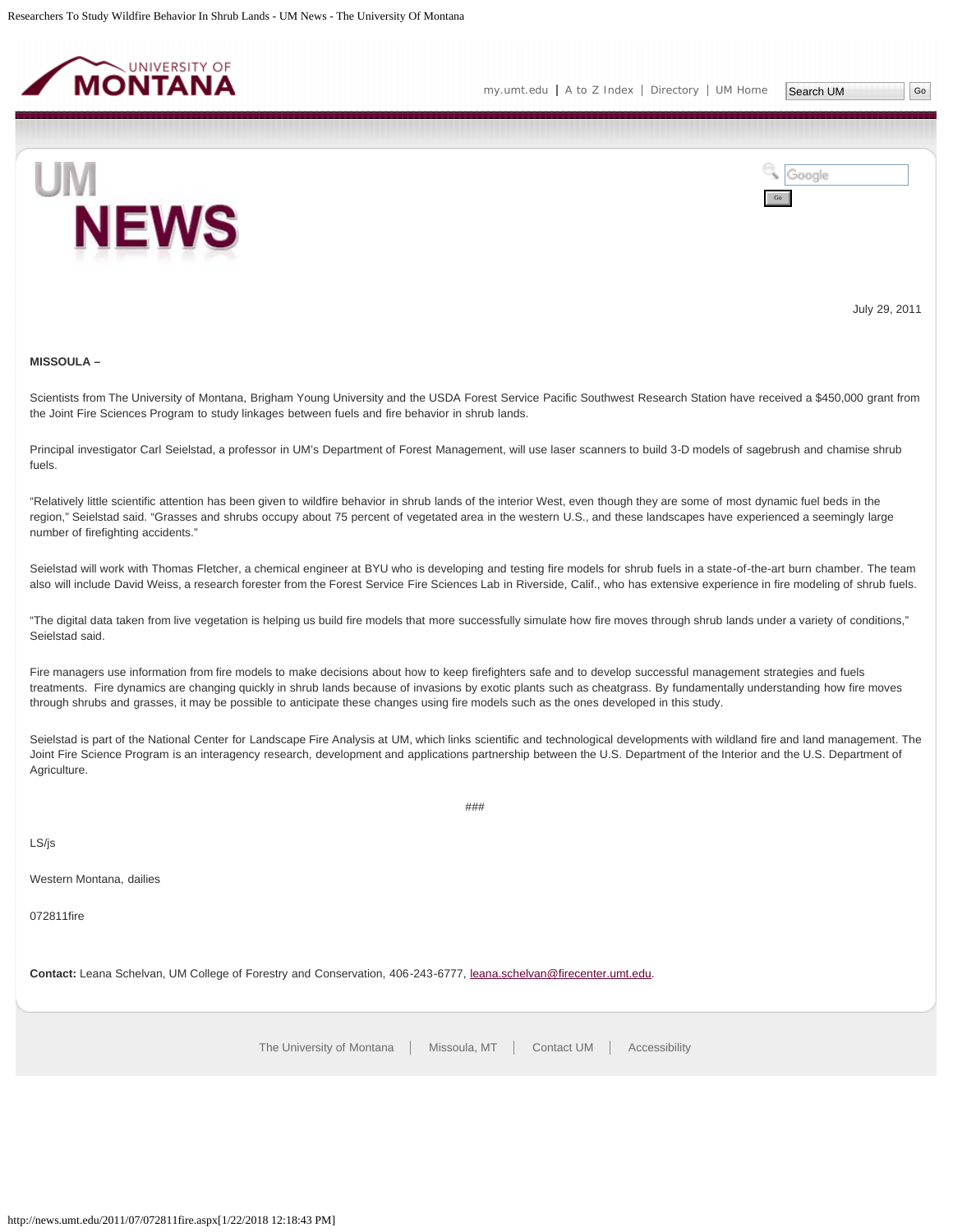<span id="page-3-0"></span>



July 29, 2011

# **MISSOULA** —

Registration is open for "Discovery in the Crown of the Continent: A Glacier National Park Experience," which is happening Sept. 23-26. Participants will be guided to remote locations within the park to study wildlife habitat, Native American history, climate change, forest fires and physical geography.

The four-day excursion will be spent at two locations in Glacier National Park: the forests of the McDonald Valley and the North Fork of the Flathead River. Instructors include University of Montana faculty member Rick Graetz and scientists from the Glacier Institute.

Complete program and registration information is available at [http://umt.edu/xls/landing/glacierexperience.aspx.](http://umt.edu/xls/landing/glacierexperience.aspx) A stepped pricing structure is offered, so program fees vary depending on number of participants. The price includes all meals, lodging and transportation during the program. Participants will be responsible for their own transportation to the Glacier Park Field Camp. Academic credit is available at an additional cost.

###

For more information, email Clare Kelly at [clare.kelly@mso.umt.edu](mailto:clare.kelly@mso.umt.edu) or 406-243-6496.

CK, aw

Campus, Western Montana, Dailies

072811glac

Contact: Clare Kelly, UM School of Extended and Lifelong Learning, 406-243-6496, [clare.kelly@mso.umt.edu.](mailto:clare.kelly@mso.umt.edu)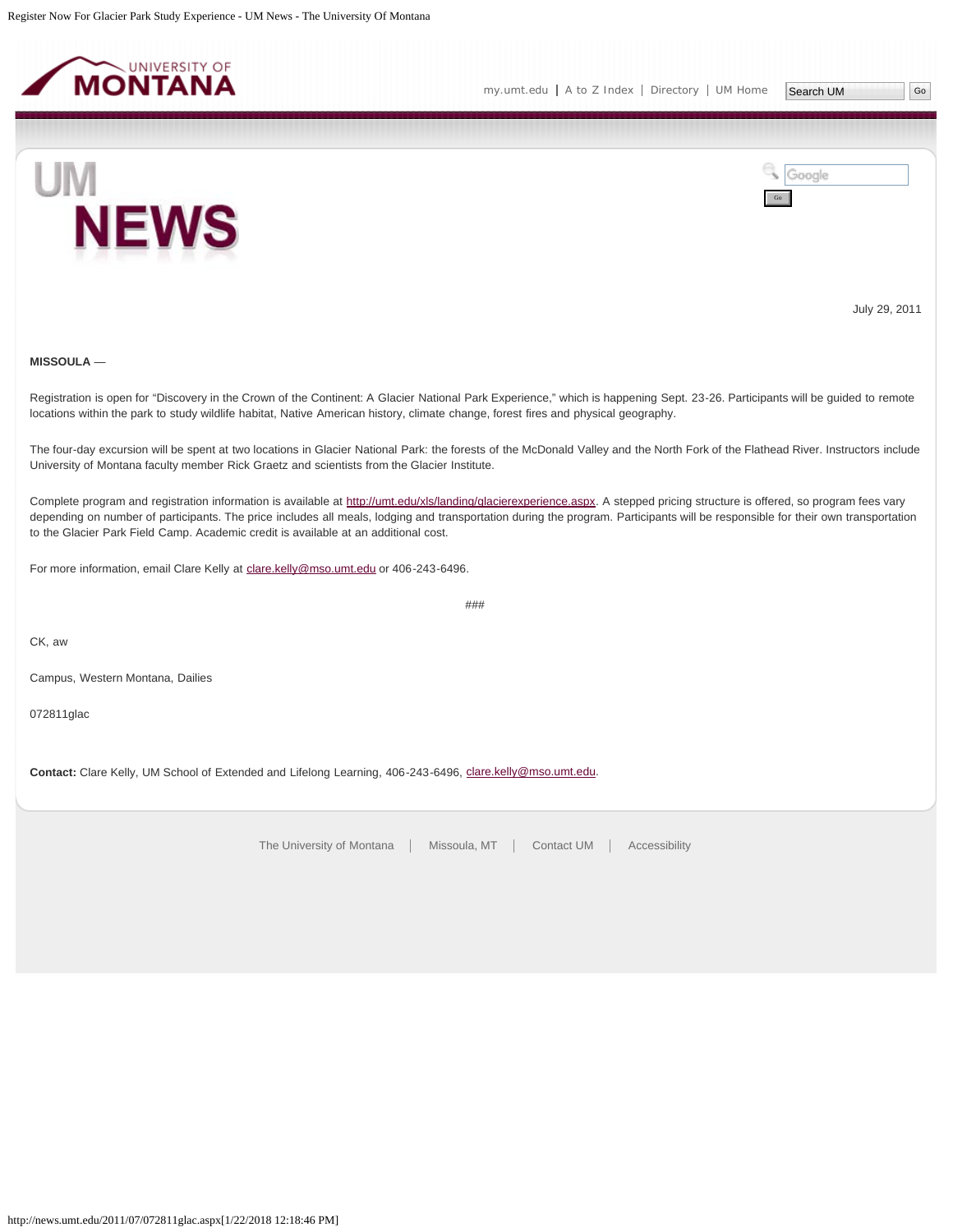<span id="page-4-0"></span>



July 27, 2011

## **MISSOULA –**

The University of Montana College of Technology will hold free college prep classes for qualified veterans through the Montana Veterans Upward Bound program.

Classes in math, basic computer skills and writing will take place Monday through Thursday, Sept. 19-Nov. 10, at the COT campus, located at 909 South Ave. W. in Missoula. Class start times range from 4 to 6 p.m. and end no later than 7:30 p.m.

Orientation will take place from 5:15 to 6 p.m. Monday, Sept. 19, in the COT Dining Room. A graduation ceremony will be held Thursday, Nov. 10.

For more information or to enroll, call 877-356-VETS or visit [http://www.vubmt.com](http://www.vubmt.com/).

###

ALS

Western Montana

072711vets

**Contact:** Mary Opitz, UM College of Technology Outreach, 406-243-7812, [mary.opitz@umontana.edu](mailto:mary.opitz@umontana.edu).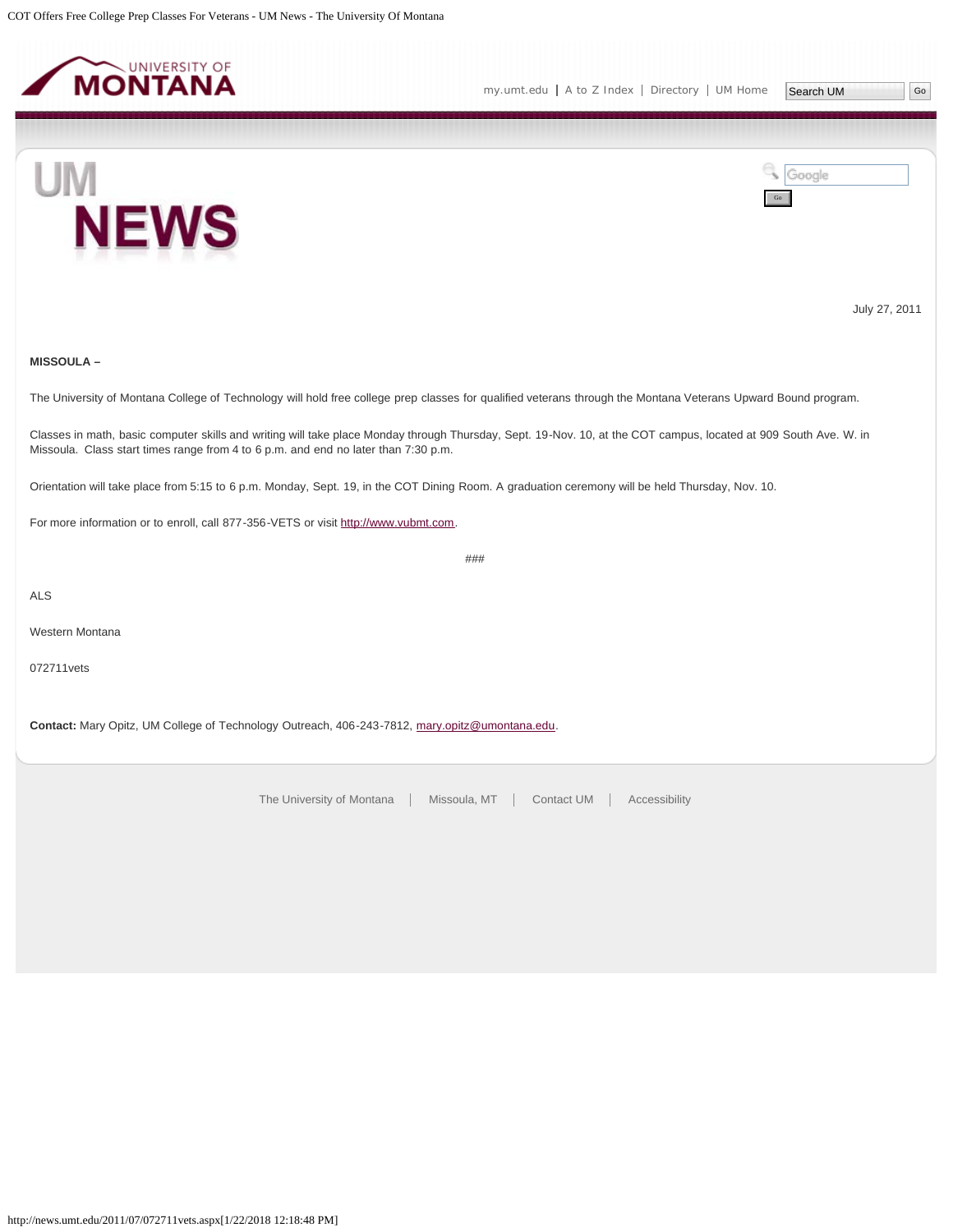<span id="page-5-0"></span>



July 27, 2011

# **MISSOULA —**

Aaron Nigel Smith, star of the PBS Kids show "Between the Lions," will headline a benefit concert for Families First from 3:30 to 6:30 p.m. Saturday, Aug. 20, at the University of Montana's University Theatre.

"This is a fun and affordable event that is sure to get the entire family rockin', rollin' and bouncing around," said Katie Ghen Simpson, marketing manager at Families First.

University Theatre doors open at 2:30 p.m., and families will be able to participate in activities such as tie dying, face painting and beading at 3:30 p.m. Tangled Tones & Friends will take the stage at 4:45 p.m., followed by Smith's performance at 5:30 p.m. Smith also will sign CDs after his performance.

Tickets are available at the MSO Hub Box Office, located at 140 N. Higgins Ave., or by calling Families First Children's Museum at 406-543-3300. The event is free for children under 1, \$12 for children between 1 and 12 or \$15 for those older than 12.

For more event information visit [http://www.familiesfirstmontana.org](http://www.familiesfirstmontana.org/).

###

KGS/aw local, western 072611lion

**Contact:** Katie Ghen Simpson, Families First marketing manager, 406-721-7690, [katie@familiesfirstmontana.org;](mailto:katie@familiesfirstmontana.org) Thomas Webster, University Theatre director, 406-243- 2853, [thomas.webster@umontana.edu](mailto:thomas.webster@umontana.edu).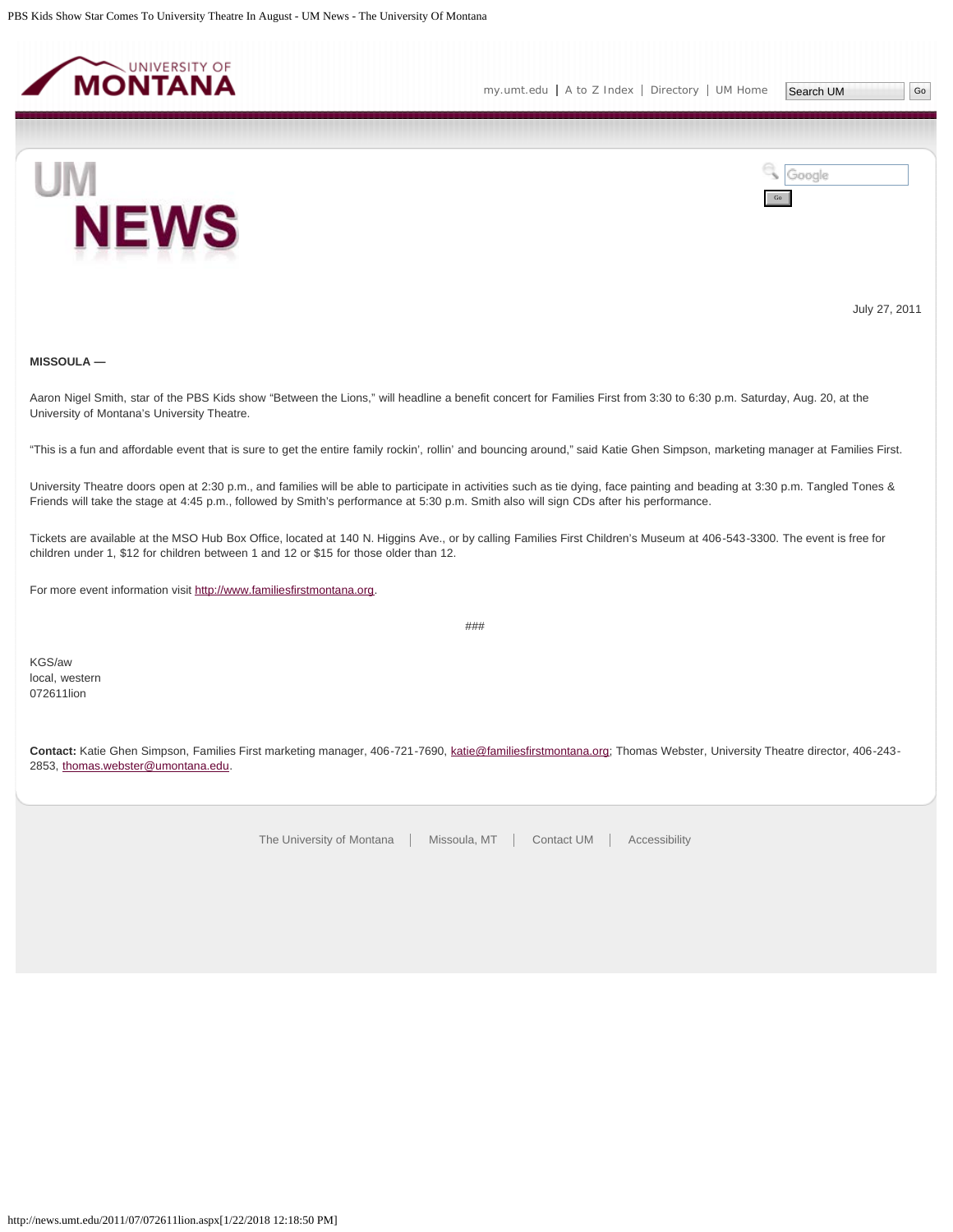<span id="page-6-0"></span>

Search UM



Google Go

July 27, 2011

#### **MISSOULA –**

The University of Montana's Learning and Belonging Pre-School, a program of the Phyllis J. Washington College of Education and Human Sciences, recently earned accreditation from the National Association for the Education of Young Children, the country's leading organization of early childhood professionals.

"We're proud to have earned this mark of quality from NAEYC and to be recognized for our commitment to reaching the highest professional standards," said Karen Martin, LAB Pre-School co-director. "NAEYC accreditation lets families in our community know that children in our program are receiving the best care and early learning experiences possible."

Only 8 percent of all preschools and early childhood programs in the country receive NAEYC accreditation. To earn accreditation, the LAB Pre-School completed an extensive self-study, followed by an on-site visit by NAEYC assessors. The preschool earned the highest marks possible in all of the NAEYC's 10 standard areas, reflecting the latest research and best practices in early childhood education and development. This is a significant achievement, according to Roberta Evans, dean of the education college.

"Each year, more than 200 UM students participate in observation and clinical experiences in our early childhood facility," Evans said. "This high-quality program directly benefits enrolled children and their families. It also challenges our next generation of teachers and other human service professionals to set high standards and pursue excellence in their future work with children and youth."

The LAB Pre-School offers three-hour morning and afternoon programs Mondays through Thursdays at its facility in UM's Phyllis J. Washington Education Center. For more information about accreditation or enrollment for the 2011-12 academic year, call 406-243-4262.

###

KM/als

Western Montana, dailies

072711prsc

**Contact:** Karen Martin, co-director, UM Learning and Belonging Pre-School, 406-243-4262, [karen.martin@mso.umt.edu.](mailto:karen.martin@mso.umt.edu)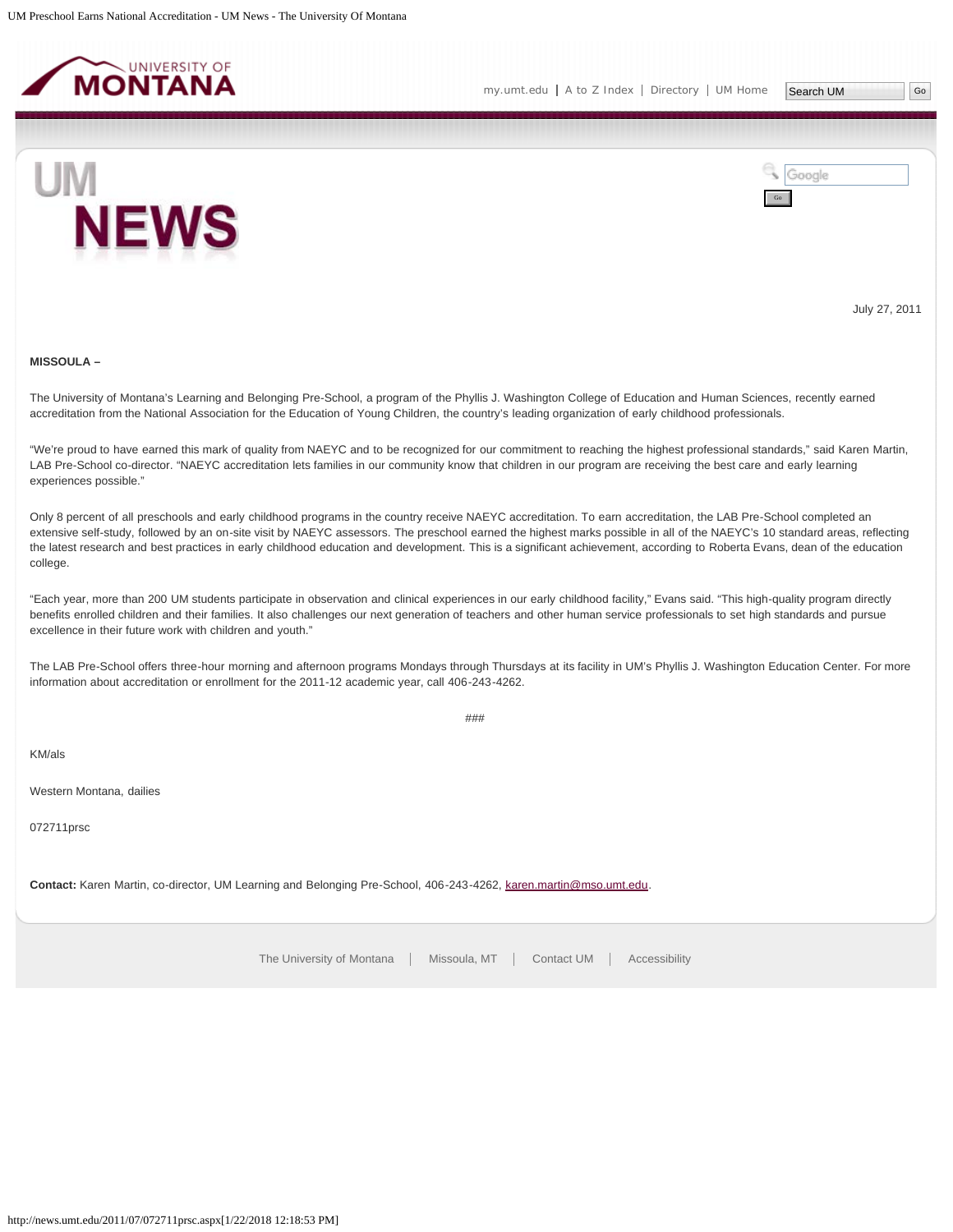<span id="page-7-0"></span>



July 21, 2011

## **MISSOULA –**

Registration is open for the second annual Roundtable on the Crown of the Continent, which will take place Thursday and Friday, Sept. 22-23, at the KwaTaqNuk Resort in Polson, Mont.

This year's event, "Crown of the Continent (Nałmuqgin / Xwcxwcut / Miistakists11): Integrating Culture, Community and Conservation," is hosted by the Confederated Salish and Kootenai Tribal Council. The conference program features a variety of plenary, breakout and working-group sessions focused on the importance of integrating culture, community (including local economies) and conservation to effectively sustain communities and landscapes.

Speakers include Native representatives from tribes, bands and First Nations from across the Crown of the Continent region, as well as individuals who work on various local, regional and national initiatives that have direct bearing on the region.

The forum provides a chance for diverse groups of people and organizations to meet to discuss the past, present and future of the 18 million-acre region that encompasses Glacier National Park and spans the Continental Divide from the Elk River headwaters and Crowsnest Pass in Canada to Rogers Pass and the Blackfoot River drainage in Montana.

Registration and lodging information and a complete conference agenda are available online at [http://crownroundtable.org](http://crownroundtable.org/). Registration costs \$100 until Sept. 9 and \$125 thereafter. For more information, call conference organizer Kim Davitt at 406-546-7979 or email [kim@cnrep.org](mailto:kim@cnrep.org).

###

BD

Western Montana, Dailies, Crown of the Continent-area media

072111crwn

**Contact:** Kim Davitt, UM Center for Natural Resources and Environmental Policy, 406-546-7979, [kim@cnrep.org.](mailto:kim@cnrep.org)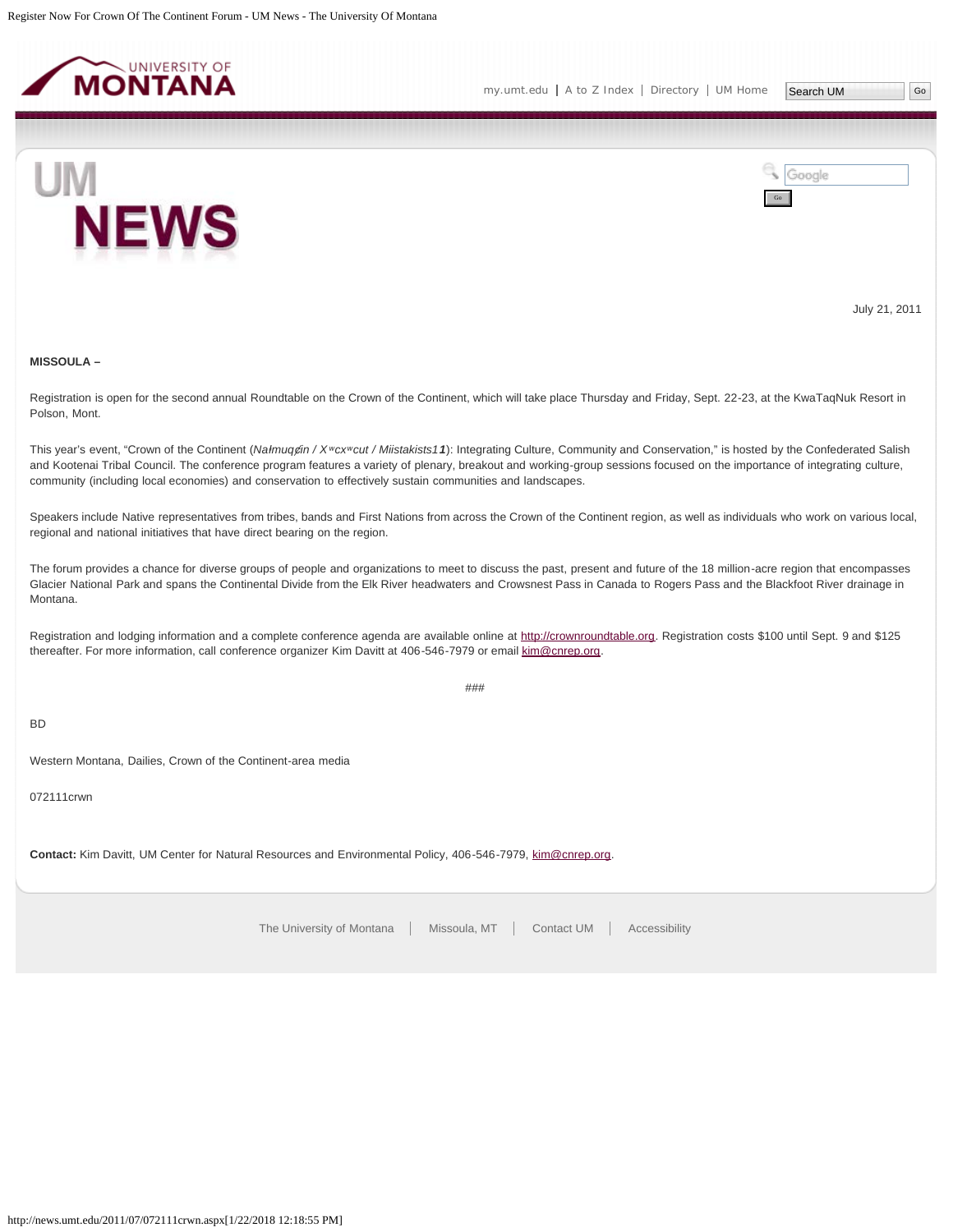<span id="page-8-0"></span>



July 21, 2011

# **MISSOULA –**

The University of Montana invites alumni and friends to meet with UM's 17th president, Royce Engstrom, who will visit Sidney and Glendive on Tuesday, July 26, and Miles City on Wednesday, July 27.

Joining him will be UM Executive Vice President Jim Foley, Alumni Director Bill Johnston and UM Foundation Assistant Vice President for Development Curtis Cox.

The scheduled events are:

- July 26: Sidney, lunch at the Sidney Country Club, 16 Highway North, noon-2 p.m., \$5 per person.
- July 26: Glendive, reception at Madd Hatters Pub, 1316 W. Towne St., 6-8 p.m., includes hors d'oeuvres and no-host cocktails.
- July 27: Miles City, lunch at Miles Community College Cafeteria, 2715 Dickinson St., noon-2 p.m., \$5 per person.

Reservations are encouraged but not required. Call Jodi Moreau at 1-877-862-5867 for reservations to any of the three events. Engstrom's visit is sponsored by UM, the UM Foundation and UM's Office of Alumni Relations.

###

JB/cbs

Billings Gazette; Sidney, Glendive, Miles City media

072111vist

Contact: Jodi Johnson Moreau, off-campus events coordinator, UM Office of Alumni Relations and Alumni Association, 406-243-6124, [jodi.moreau@umontana.edu.](mailto:jodi.moreau@umontana.edu)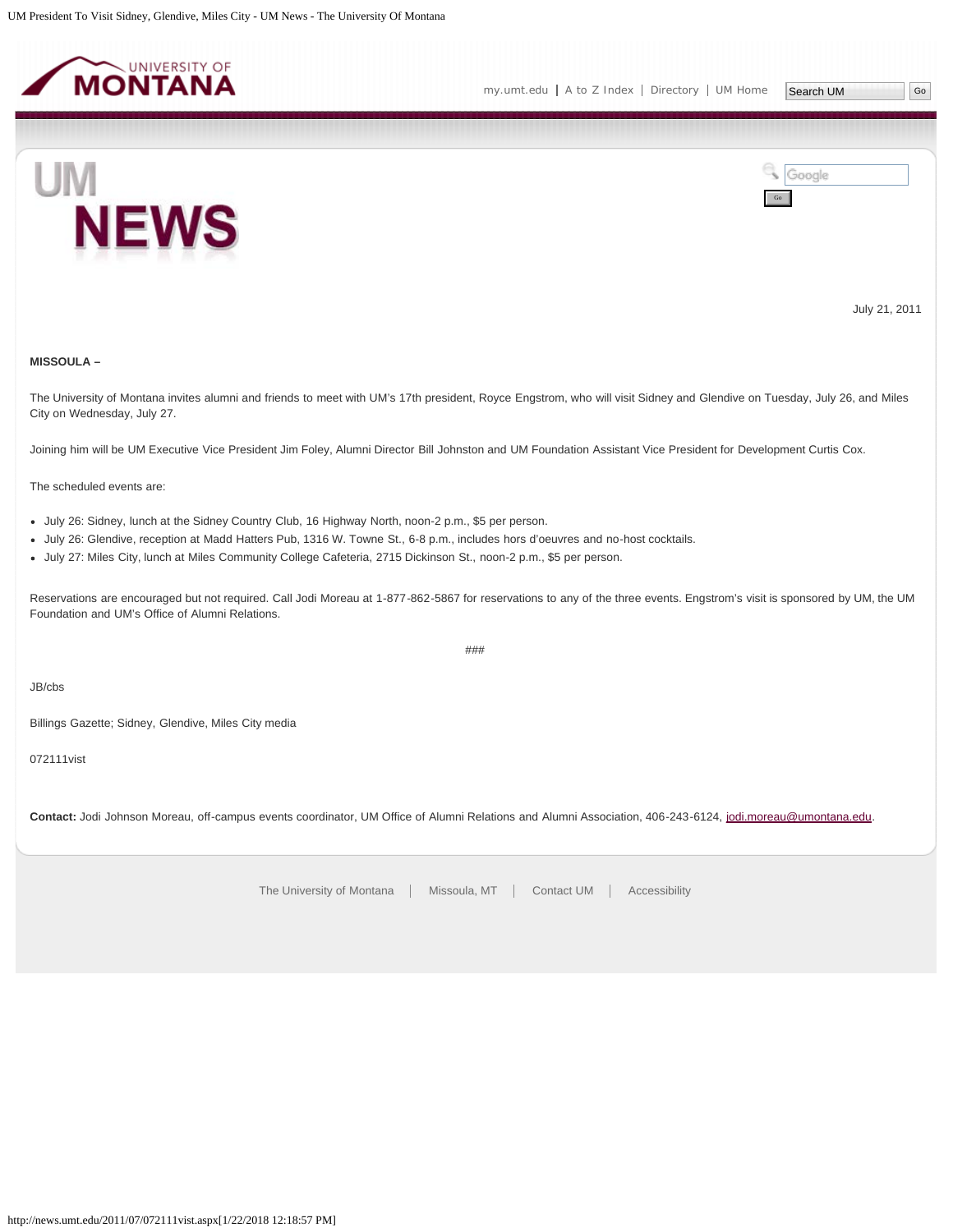<span id="page-9-0"></span>

Go

Google



July 21, 2011

#### **POLSON –**

The University of Montana Flathead Lake Biological Station invites the public to a free open house from 1 to 5 p.m. Tuesday, Aug. 2.

The biological station is located 17.5 miles north of **Polson** and 14 miles south of **Bigfork** along Highway 35 on the east shore of Flathead Lake.

Visitors will learn about Flathead Lake, observe the research done at the station, explore the facilities and take part in special activities.

This year's open house features research displays about North Fork Flathead River conservation, Flathead Lake monitoring and its food web, aquatic invasive species, shallow groundwater quality in the Flathead Valley, and remote sensing and geographic information systems. There also will be a demonstration of resources available on the station's website, including local weather observations and lake data. This year's event also will feature a geocaching activity called "Caching in on FLBS Natural Treasure" with treats for participants.

Boat tours and research demonstrations will take place at 1:05, 2:05, 3:05 and 4:05 p.m. At 3:15 p.m., UM's Bierman Professor of Ecology and FLBS Director Jack Stanford will give a presentation titled "What We Do at the Biological Station."

For more information about Flathead Lake Biological Station, call 406-982-3301 or visit [http://www.umt.edu/flbs.](http://www.umt.edu/flbs)

MK/js

Western Montana

072111biol

Contact: UM Flathead Lake Biological Station, 406-982-3301, [flbs@flbs.umt.edu.](mailto:flbs@flbs.umt.edu)

[The University of Montana](http://www.umt.edu/) | Missoula, MT | [Contact UM](http://www.umt.edu/comments) | [Accessibility](http://www.umt.edu/home/accessibility)

###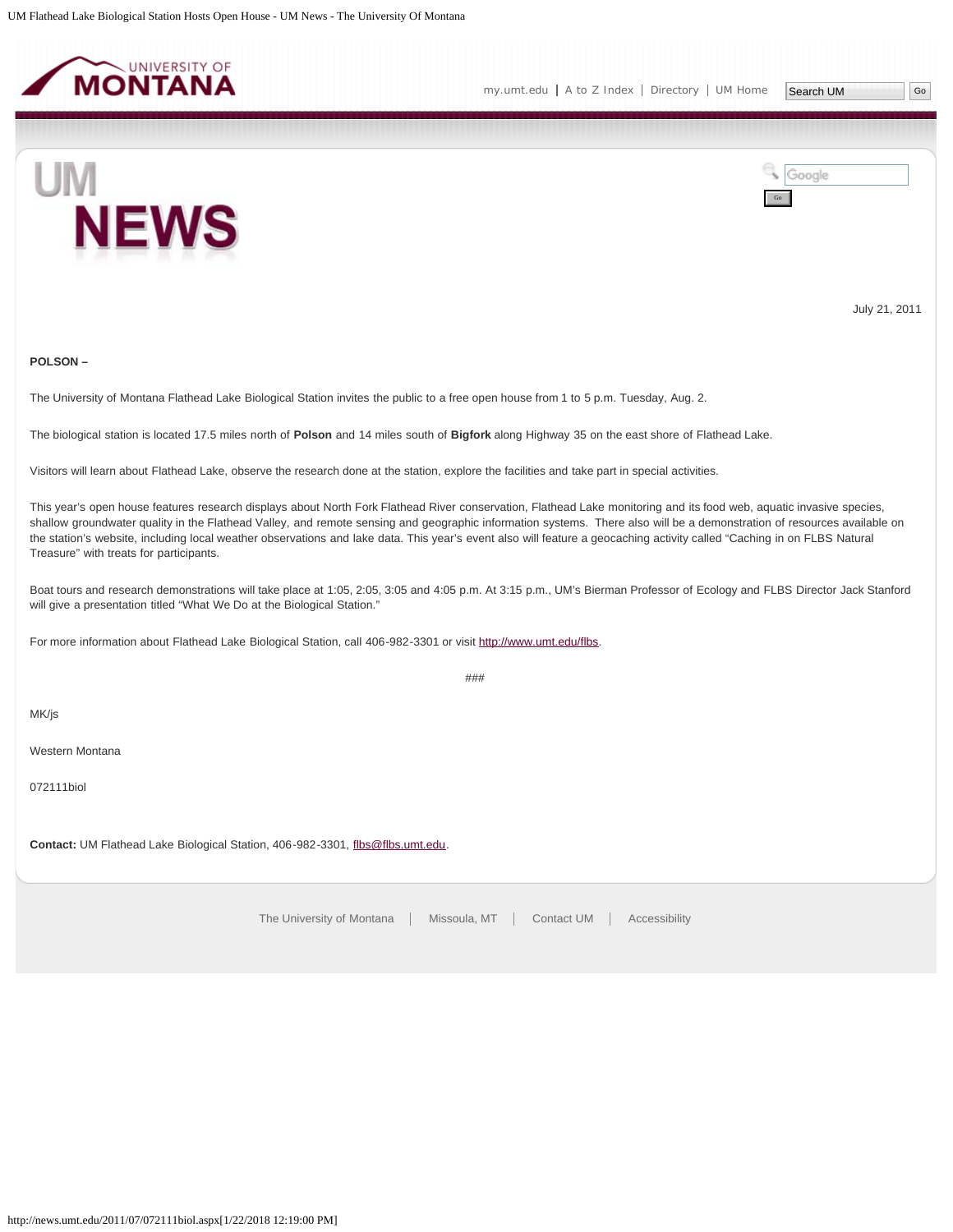<span id="page-10-0"></span>





Go

Google

July 19, 2011

#### **MISSOULA –**

"Glacier Material: Scenes from the Pleistocene," a work by Montana playwright and UM staff member Wendy Woollett, will air Friday, July 22, on Montana Public Radio.

Written by Woollett to celebrate Glacier National Park's centennial, the play will air at 11 a.m. during "Free Forms." The play was conceived in Glacier during a vacation Woollett took after a second cancer surgery. It features encounters with several hikers she met on the park's trails.

###

WW/js

Local

071911wool

**Contact:** Wendy Woollett, playwright and UM staff member, 406-243-2352, [wendy.woollett@umontana.edu.](mailto:wendy.woollett@umontana.edu)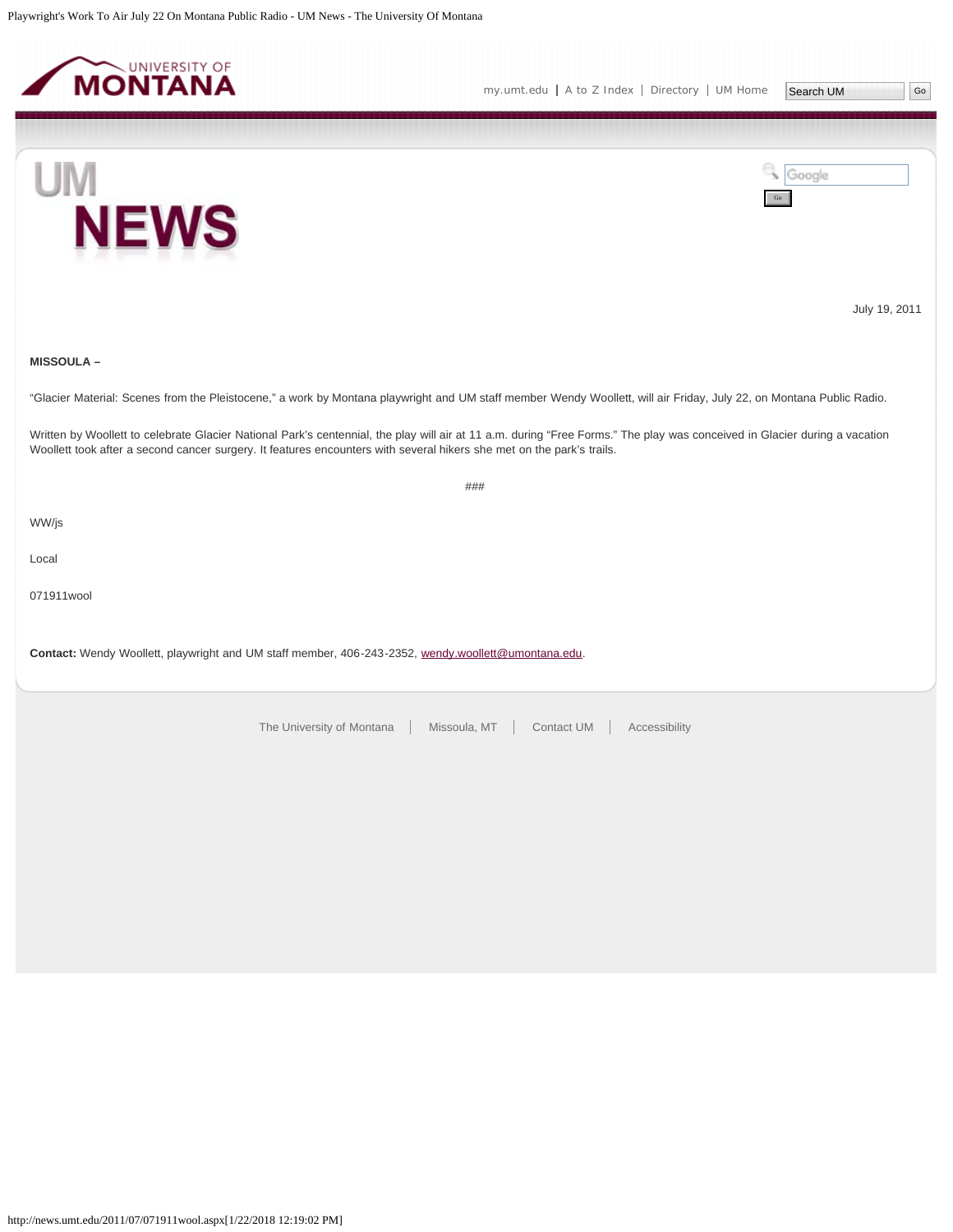<span id="page-11-0"></span>

[my.umt.edu](http://my.umt.edu/) | [A to Z Index](http://www.umt.edu/search/atoz/) | [Directory](http://www.umt.edu/directory/) | [UM Home](http://www.umt.edu/)



Google Go

July 15, 2011

#### **MISSOULA –**

A recent study conducted by The University of Montana's Rural Institute gives Missoula businesses an overall grade of "B" for accessibility. The study's release coincides with the 21st anniversary of the Americans with Disabilities Act, which sets accessibility standards for businesses and public facilities.

To determine the grade, researchers observed nearly 300 businesses in Missoula and rated the basic elements of accessibility: designated parking, a safe and clear path to the business's entry, an accessible entryway and an open interior that allows access to a point of service for people using mobility devices, such as a scooter or walker. The businesses received a combined average score of 3.32 on a 4.0 scale to earn the "B" grade.

Different parts of town received different grades for their accessibility. According to the report, businesses observed in Southgate Mall, as well as many businesses that are part of a franchise or chain, earned "A" grades. In general, infrastructure maintained by private businesses, such as sidewalks and parking spaces, received higher grades than the equivalent infrastructure maintained by the city of Missoula.

"Missoula businesses should be congratulated for their efforts to make themselves accessible to people with disabilities," said Tom Seekins of the Rural Institute. "Missoula could improve its grade most easily by providing or increasing the number of signed and designated parking spaces near businesses. A potentially more difficult step would involve improving the safety of downtown routes to businesses where individuals may be exposed to dangers such as needing to go out into the street while on route to a business."

The Research and Training Center on Disability in Rural Communities, the Rural Institute program that released the report, also completed a study on the accessibility of smaller towns in Montana. That report can be viewed online at [http://rtc.ruralinstitute.umt.edu/IL/ADACaseStudy.html.](http://rtc.ruralinstitute.umt.edu/IL/ADACaseStudy.html)

###

For more information call Seekins at 406-243-2654 or email [ruraldoc@ruralinstitute.umt.edu.](mailto:ruraldoc@ruralinstitute.umt.edu)

TS/als

Local, dailies weeklies

071511accs

**Contact:** Tom Seekins, UM Rural Institute, 406-243-2654, [ruraldoc@ruralinstitute.umt.edu.](mailto:ruraldoc@ruralinstitute.umt.edu)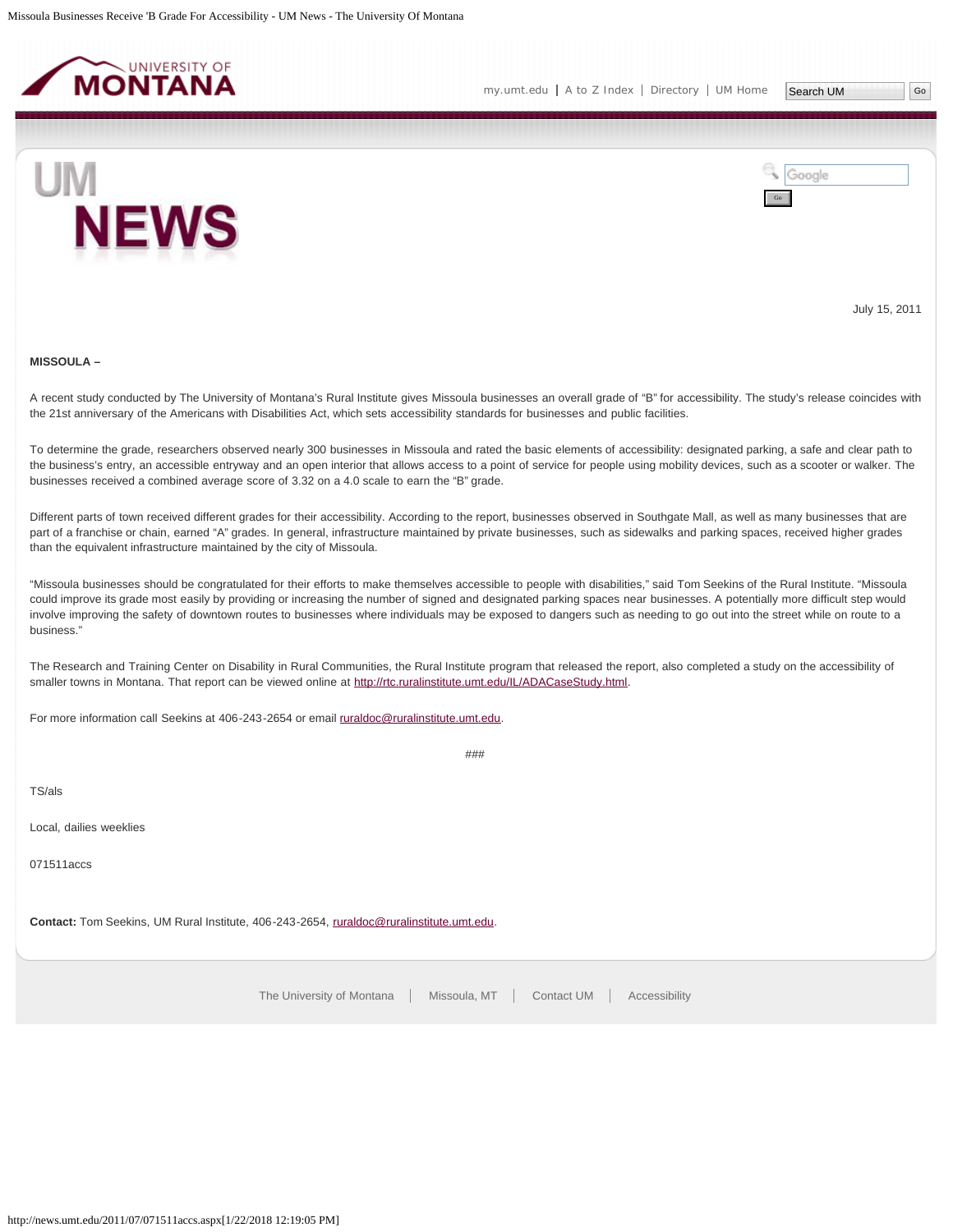<span id="page-12-0"></span>

[my.umt.edu](http://my.umt.edu/) | [A to Z Index](http://www.umt.edu/search/atoz/) | [Directory](http://www.umt.edu/directory/) | [UM Home](http://www.umt.edu/)



Google Go

July 15, 2011

## **HAMILTON –**

The steering committee for the Bitterroot College Program of The University of Montana will hold its monthly meeting at 3 p.m. Wednesday, July 20, in the Human Resource Council Building Meeting Room located at 316 N. Third St. in Hamilton.

The BCP steering committee is a public board and welcomes members of the public to observe and participate at its meetings.

Agenda topics will include operational, educational planning and fiscal issues. The meeting agenda and supplemental meeting materials will be available Monday, July 18, on the BCP website at <http://www.umt.edu/bcp>(click on "Meetings" under "Steering Committee"), by calling BCP Interim Director Victoria Clark at 406-375-0100 or by emailing [victoria.clark@umontana.edu](mailto:victoria.clark@umontana.edu).

The BCP steering committee is a collaborative group composed of Ravalli County stakeholders, UM officials and state higher education representatives. The committee is charged with planning an entity to provide responsive and sustainable adult and higher education opportunities to Ravalli County residents.

The BCP will offer more than 30 UM and College of Technology courses in the Hamilton area during autumn semester 2011.

###

VC/js

Local, Bitterroot media

071511bitt

**Contact:** Victoria Clark, interim director, Bitterroot College Program of UM, 406-375-0100, [victoria.clark@umontana.edu](mailto:victoria.clark@umontana.edu).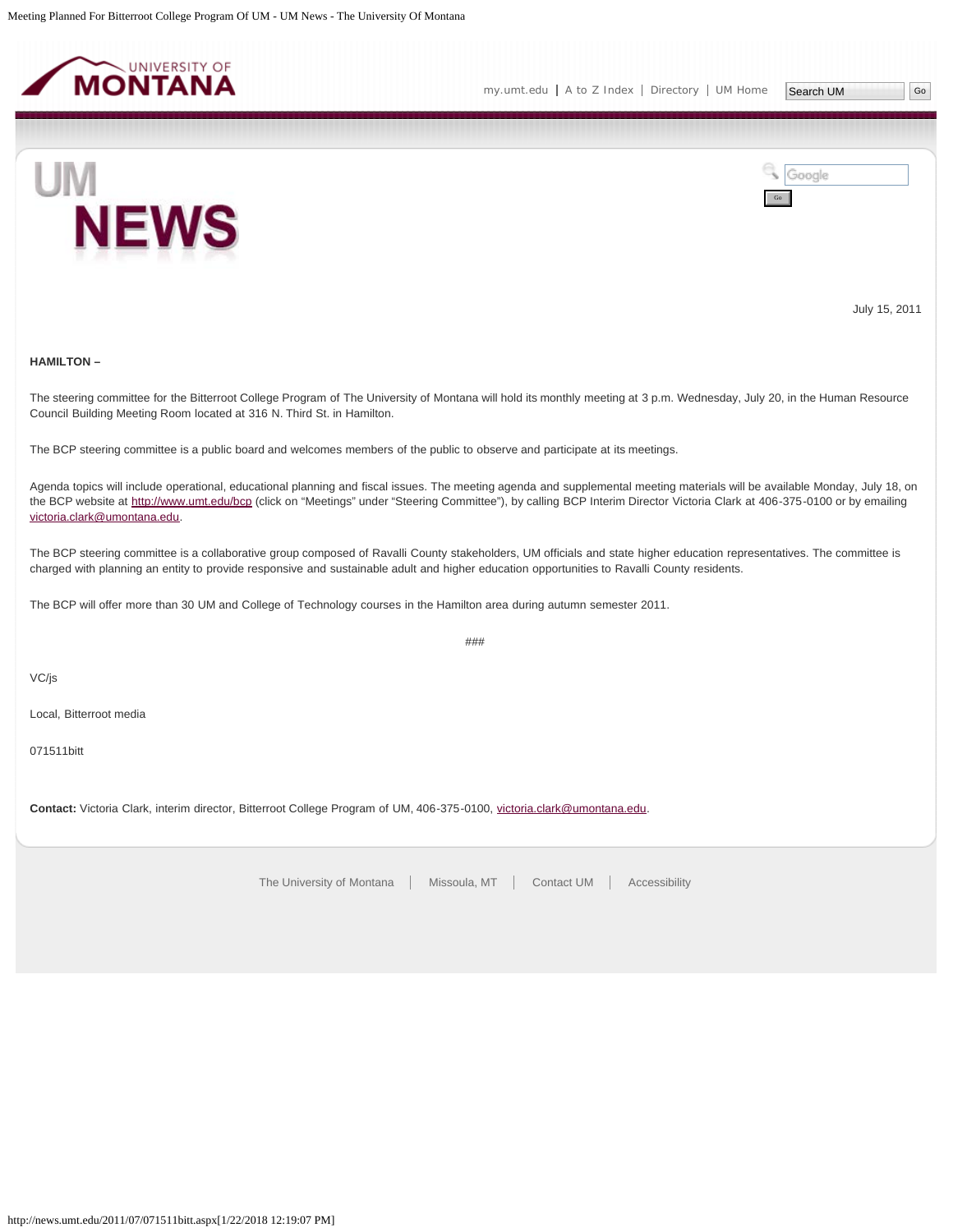<span id="page-13-0"></span>



July 12, 2011

# **MISSOULA –**

The University of Montana has launched a new e-publication, Montana Field Notes, which can be found online at <http://issuu.com/crownofthecontinent/docs/umfieldnotesspring11>.

Montana Field Notes focuses on the diverse landscapes, ecology, history and culture of Big Sky Country and the important work being done by the University statewide.

The spring 2011 issue includes stunning photographs of Montana landscapes. Articles cover diverse topics such as UM Crown of the Continent studies, eastern and western Montana, UM's Flathead Lake Biological Station and West Yellowstone.

Two editions of Montana Field Notes will be published each academic year.

The new publication is produced by Rick Graetz, a UM geography faculty member, and Jerry Fetz, former dean of UM's College of Arts and Sciences and Davidson Honors College, with assistance from various writers and photographers.

Graetz and Fetz also created UM's popular Crown of the Continent e-magazine ([http://crown.umt.edu/E-Publications\)](http://crown.umt.edu/E-Publications), focused on the Glacier National Park region. The success of that initiative prompted them to create a publication that covers all regions of the state.

For more information, email Graetz at [rick.graetz@mso.umt.edu](mailto:rick.graetz@mso.umt.edu) or Fetz at [fetzga@mso.umt.edu](mailto:fetzga@mso.umt.edu).

###

CBS

Local, dailies, weeklies

071211crwn

**Contact:** Rick Graetz, Montana Field Notes publisher, 406-439-9277, [rick.graetz@mso.umt.edu](mailto:rick.graetz@mso.umt.edu); Jerry Fetz, Montana Field Notes publisher, 406-546-5711, [fetzga@mso.umt.edu](mailto:fetzga@mso.umt.edu).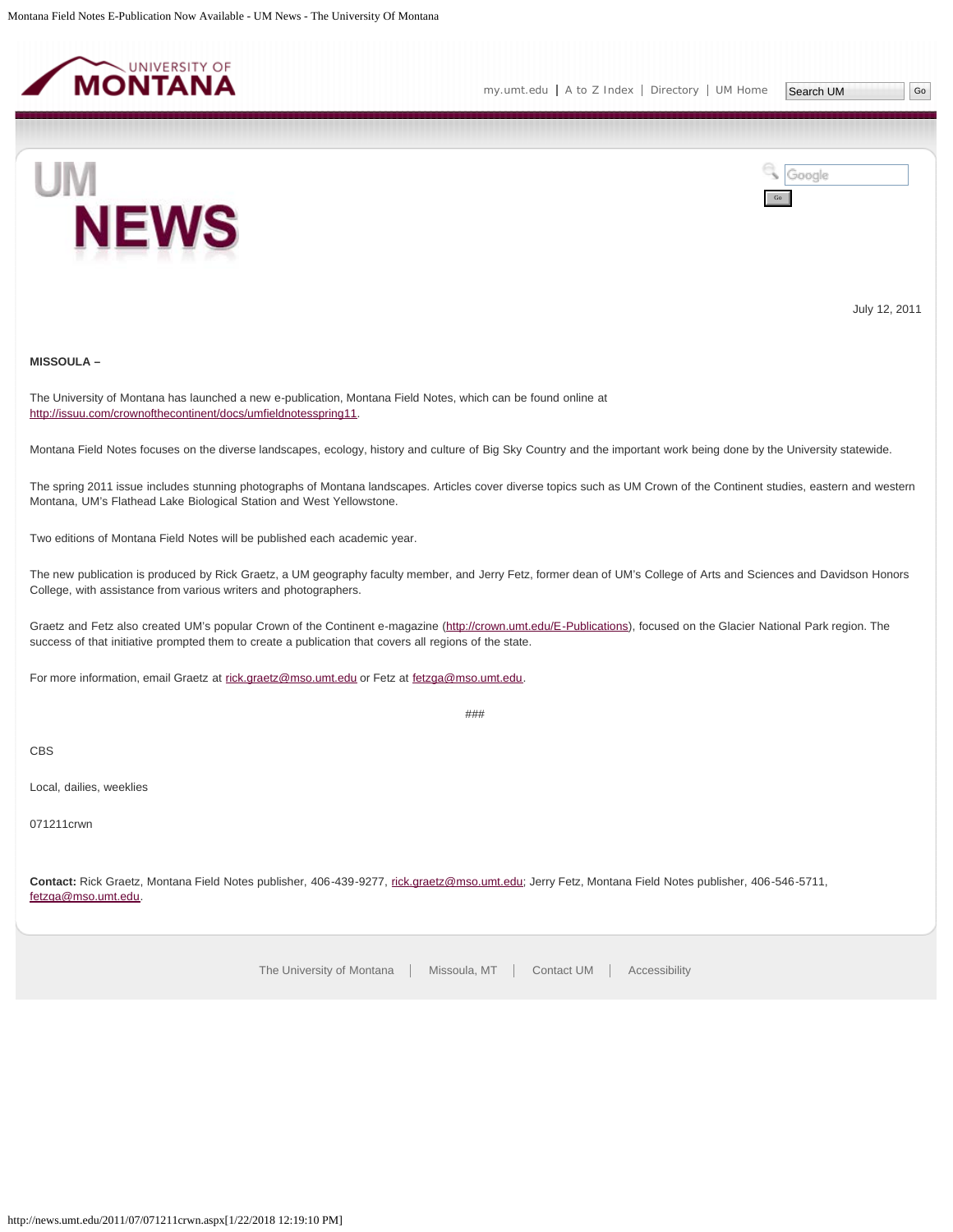<span id="page-14-0"></span>



July 11, 2011

#### **HAMILTON –**

After just two years of providing courses, the Bitterroot College Program of The University of Montana is growing so quickly it is expanding its facility. In fall 2009, the Hamilton-based BCP offered six college courses in which 29 students enrolled. This fall the program expects to enroll more than 200 students in 35 courses.

In addition to the BCP's college programming, during the 2010-11 academic year the BCP served more than 300 students seeking workforce training in computer applications and business planning. Plus, another 150 students participated in cultural enrichment programming offered through the BCP's lecture series, which included lectures on climate change, music appreciation and Montana history.

"There clearly is a demand in the Bitterroot for easier access to higher education opportunities," said John Robinson, chair of the BCP Steering Committee. "We're eager to grow and continue to provide additional services to our students."

The BCP delivered all its college and workforce training courses from two classrooms at the Ravalli Entrepreneurship Center. While initially sufficient, the two classrooms are no longer adequate to handle BCP's growing enrollment. UM has leased an additional 3,300 square feet of space at the center and will pay the costs of remodeling the new classroom space before autumn semester begins Aug. 29.

"With this expansion, we will have a dedicated computer classroom, a science laboratory and a lecture classroom," said Victoria Clark, BCP interim director. "We are excited to provide our students and our community with an improved learning environment to enhance their educational experience."

As in most college expansion projects, the BCP is counting on private support for part of the funding necessary to expand. The program has identified \$50,000 in equipment and furniture costs for which it is seeking the community's support. Individuals or businesses who make gifts at certain levels will have the opportunity to name rooms in the facility.

"This is the first fundraising effort for the BCP, and we're looking forward to getting a lot of people involved in growing the program," Clark said. "We think they will see the wisdom in investing in this invaluable community asset that directly impacts the county's economic vitality."

To give a tax-deductible contribution, call Clark at 406-375-0100, email [victoria.clark@umontana.edu](mailto:victoria.clark@umontana.edu) or make a donation online at<http://www.umt.edu/bcp/donations.aspx>.

###

TJ/js Local, state 071111bitt

**Contact:** Tara Jensen, associate director, events, UM Foundation, 406-243-5186, [tara.jensen@mso.umt.edu;](mailto:tara.jensen@mso.umt.edu) Victoria Clark, interim director, Bitterroot College Program, 406- 375-0100, [victoria.clark@umontana.edu.](mailto:victoria.clark@umontana.edu)